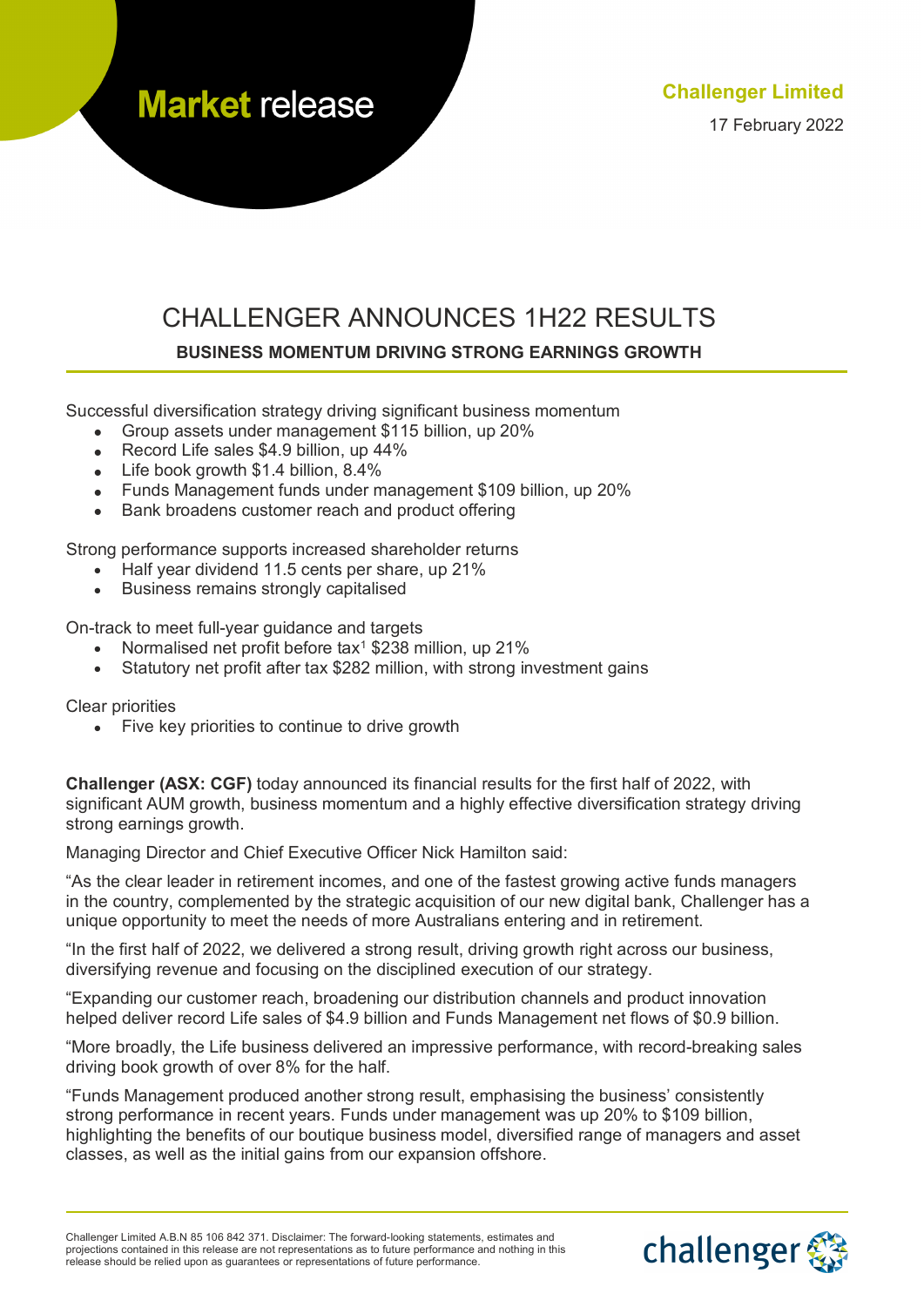"With the Bank integration well progressed, we are ideally placed to provide more customers with a broader range of solutions via the term deposit market.

"Reflecting confidence in our future business performance and strength of our capital position, the Board declared an interim dividend of 11.5 cents per share.

"I am excited by the opportunity to bring the best of Challenger to even more retirees than we do today. To help achieve this and support future growth, we will focus on executing key priorities that leverage the combined capabilities of the group to drive product innovation and expand our customer reach.

"Challenger has been an advocate of retirement income reform for many years and we welcome the landmark Retirement Income Covenant legislation. Over time, we look forward to partnering with super funds to deliver innovative retirement income solutions as Australians plan for and enter retirement.

"The announcement of our non-binding Memorandum of Understanding with Apollo Asset Management is an exciting step forward in continuing to develop our relationship, as well as being aligned to our strategy and focus on growth opportunities.

"We are well positioned to benefit from the greatest thematic opportunity of our time, retirement; we have a strong earnings base for growth in 2022 and beyond; and a highly capable and talented team who are committed to fulfilling our purpose of providing customers with financial security for a better retirement."

## **Group financial performance**

Driven by strong growth across both Life and Funds Management, Group assets under management (AUM) increased by 20% to \$115 billion.

Normalised net profit before tax (NPBT) was up 21% to \$238 million, supported by AUM growth and stable margins.

Normalised net profit after tax (NPAT) was up 21% to \$166 million, whilst statutory net profit after tax increased by 27% to \$282 million and included strong investment gains.

Challenger maintained a strong capital position, with \$2 billion of Group excess regulatory capital, representing a group regulatory capital ratio of 1.75 times the minimum regulatory requirement.

The Board declared an interim 2022 dividend of 11.5 cents per share, fully franked, up 21% and inline with earnings growth.

## **Life**

As Australia's leading provider of secure retirement incomes, Challenger plays a key role in helping customers as they prepare for and enter retirement.

Earnings before interest and tax (EBIT) was \$233 million, up 21%.

## **Life sales**

The business delivered a record-breaking half across both Life and annuity sales.

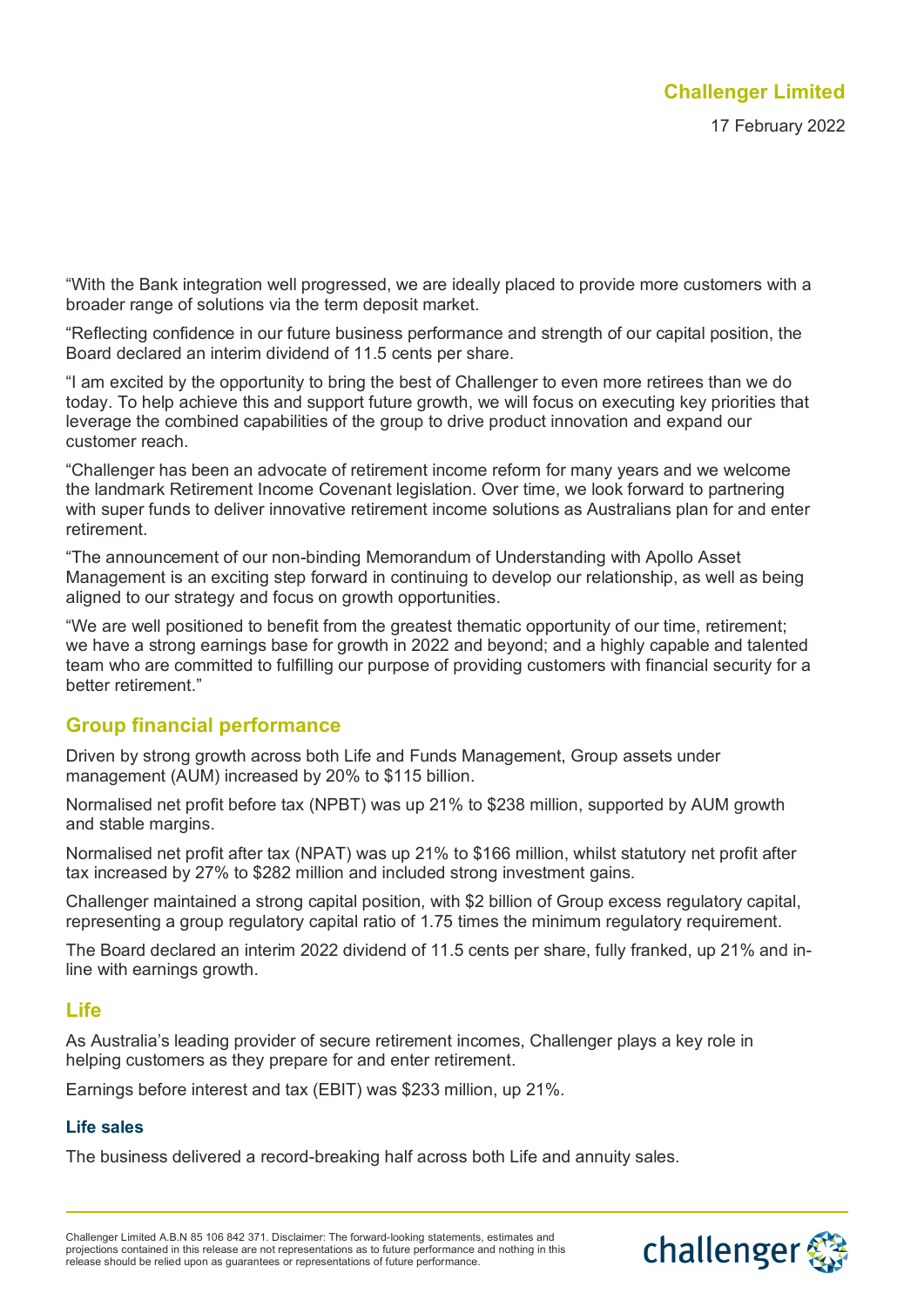Life sales were up 44% to \$4.9 billion, whilst annuity sales increased by 15% to \$2.5 billion, reinforcing the effectiveness of Challenger's diversification strategy.

Reflecting a focus on building new and extending existing relationships, institutional sales increased by 91% to \$3.4 billion, with significant growth in term annuities of 146%, which are priced at similar economics to Challenger's retail offering.

Domestic retail sales remained stable despite the disruption caused by the COVID-19 pandemic and associated lockdowns.

Japanese (MS Primary) annuity sales were \$0.4 billion, already delivering over 70% of the agreed minimum annual sales target $2$ .

Record sales drove Life book growth of 8.4%[3](#page-5-2) in the first half of 2022.

#### **Product innovation**

Challenger continued to drive product innovation to provide customers with a greater range of contemporary products. In October 2021, Challenger announced its new market-linked annuity (MLA) option within its award-winning Liquid Lifetime annuity. This option complements Challenger's existing lifetime annuity offering and responds to demand from clients and their advisers, many of whom seek the benefits of lifetime income while maintaining exposure to investment markets.

Challenger is working closely with rating agencies, as well as progressing through the approval process for the MLA to be added to the major advice hubs' approved product lists (APLs) to enable sales by advisers.

## **Funds Management**

Funds Management delivered another impressive performance and made significant progress in diversifying its client base and contemporary range of products and services, as well as expanding offshore.

Funds Management EBIT was up 28% to \$45 million.

Net flows continued to outperform the market, reaching \$0.9 billion, reflecting a strong contribution from retail clients. This momentum continued into the start of the second half of 2022, with the business securing a €1 billion (A\$1.6 billion) UK fixed income mandate.

Funds under management (FUM) increased by 20% to \$109 billion. Fidante Partners was ranked as Australia's number one active manager for retail flows, and impressively, second overall, including passive managers $^4$  $^4$ . Fidante Partners' distribution capability also continues to be externally recognised and, for the second consecutive year, won Zenith Investment Partners' Distributor of the Year.

In the first half of 2022, the business progressed its offshore expansion, launching a UK base for Ardea, winning a significant mandate from a US-based investor and establishing its presence in Singapore.

With a focus on expanding its product range, Fidante Partners welcomed new emerging markets equity boutique Ox Capital and launched a new global sustainable equity fund via Alphinity Investment Management.

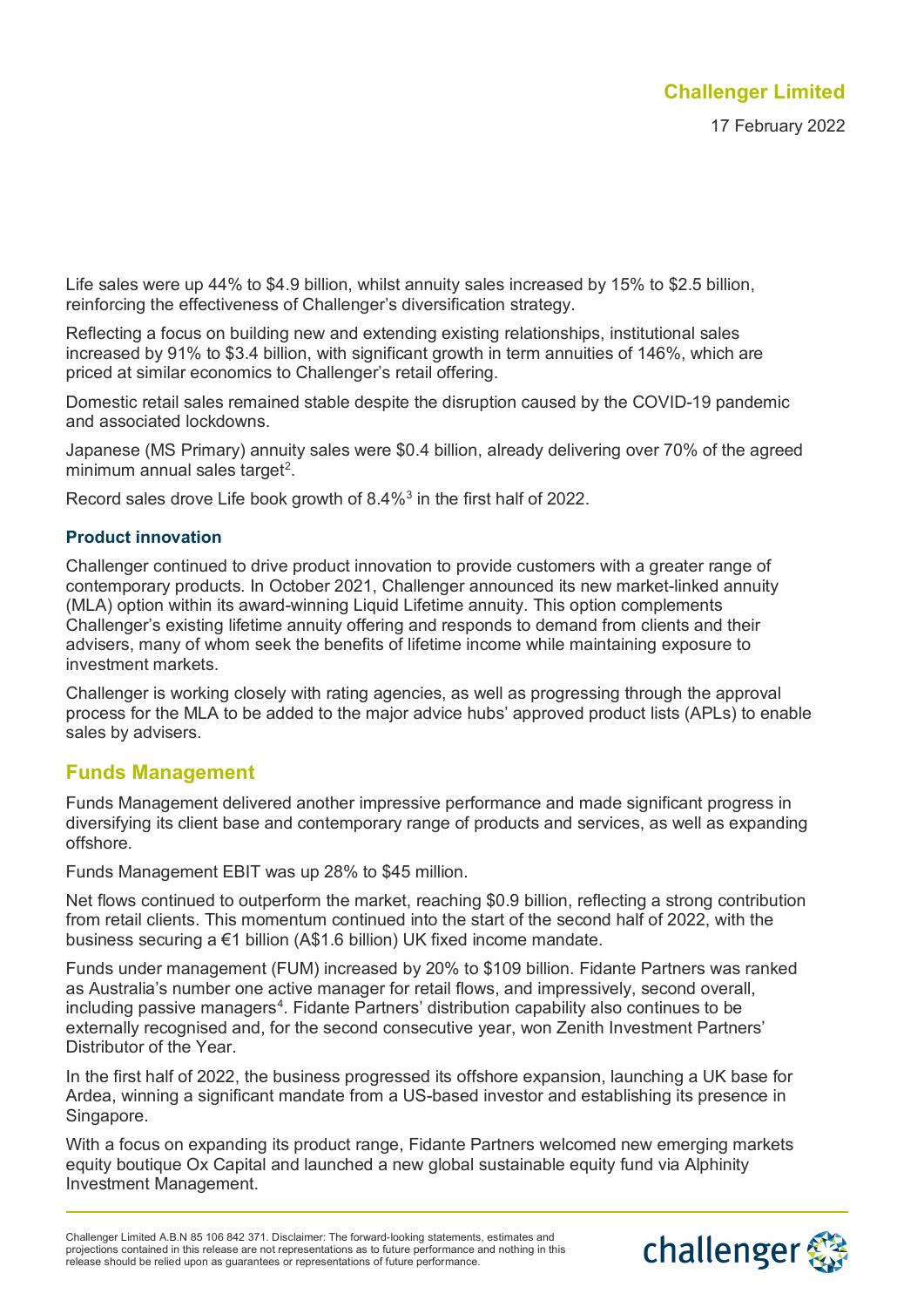Fidante Partners maintained its reputation for delivering a superior investment performance, with 97% of FUM outperforming the benchmarks over three years.

CIP Asset Management also upheld its position as a market leader in domestic private lending with the roll out of a new offering for sophisticated and wholesale clients.

#### **Bank**

In the first half of 2022, Challenger completed the acquisition of its digital bank, MyLife MyFinance Limited (MLMF), and the integration is progressing well.

To ensure speed to market, term deposits are initially being marketed under the MLMF brand and will transition to the Challenger brand in the second half of FY22. Guaranteed term deposits are an important part of many retirees' and pre-retirees' portfolios and MLMF term deposits are now available on the most widely used bank-specific comparator sites and will become available via the retail broker channel in the second half of 2022.

Reinforcing Challenger's commitment to supporting customers as they prepare for retirement, 75% of 1H22 term deposit sales were to customers over the age of 50 years.

## **Priorities**

Going into the second half of 2022, Challenger will focus on five key priorities to drive growth in pursuit of its purpose to provide customers with financial security for a better retirement:

- Bring Challenger together to meet more needs of retirees;
- Maintain business momentum;
- Continue to drive product innovation across the business;
- Rebrand and develop retirement Bank; and
- Strategic opportunities with Apollo including joint venture.

## **Challenger and Apollo explore expanded strategic relationship**

Challenger and Apollo (NYSE:APO) have entered into a non-binding Memorandum of Understanding with the intention to establish a joint venture to build a leading non-bank lending business in Australia and New Zealand. Apollo and Athene acquired an 18% minority interest in Challenger over the course of 2021, and Challenger and Apollo have since been engaged in confidential discussions over a number of months to explore additional opportunities to work together.

The strategic dialogue is part of a broader focus on building upon and enhancing the parties' retirement services offering in Australia. The proposed initiative is strongly aligned to Challenger's strategy and focus on pursuing growth opportunities, as well as further diversifying its business and providing important origination capability to support the growth of both the Life and Bank businesses. For Apollo and Athene, leading global providers of both guaranteed and nonguaranteed yield solutions, the proposed initiative is designed to enhance their ability to offer retirement services in scale in the region.

Challenger's relationships in Australian lending markets and its operating platform, coupled with Apollo's extensive global credit investing capabilities and range of retirement services products, provides significant opportunities and potential value for both parties over the medium term.

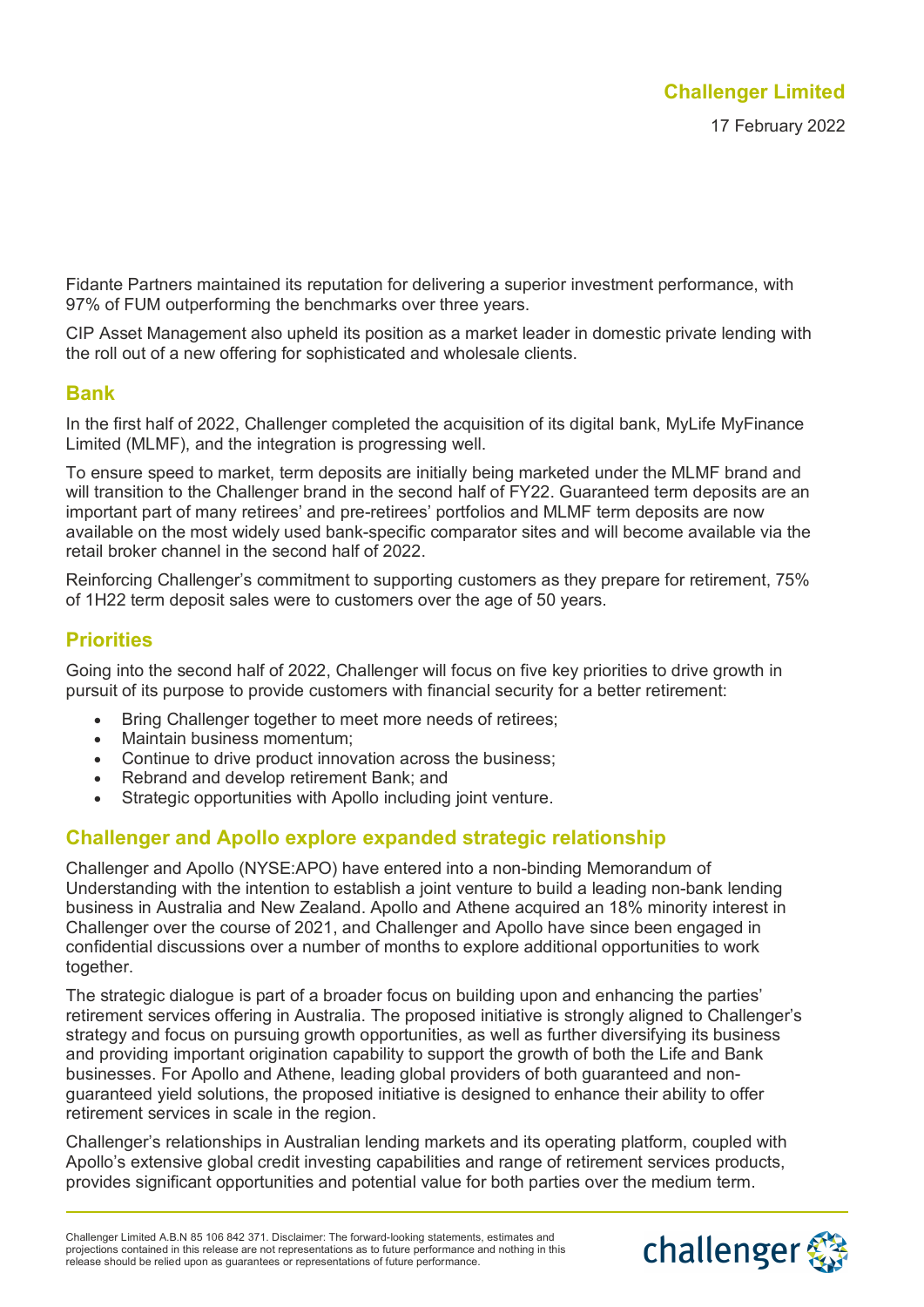Further detail will be provided in due course as negotiations progress.

## **Outlook**

For FY22, Challenger expects strong profit growth to continue and reaffirms its guidance, with normalised net profit before tax guidance of between \$430 million and \$480 million, and a midpoint of \$455 million representing 15% growth on FY21.

More broadly, Challenger is well positioned to achieve its FY22 guidance and targets, including return on equity, and remains well capitalised.

#### **Investor presentation webcast**

Challenger's Managing Director and Chief Executive Officer, Nick Hamilton, and Chief Financial Officer, Rachel Grimes will provide an investor update at 10.30am (Sydney time) on 17 February 2022. The presentation will be streamed live via webcast which can be accessed at [www.challenger.com.au/shareholder](http://www.challenger.com.au/shareholder)

ENDS

This release had been authorised by Challenger's Continuous Disclosure Committee.

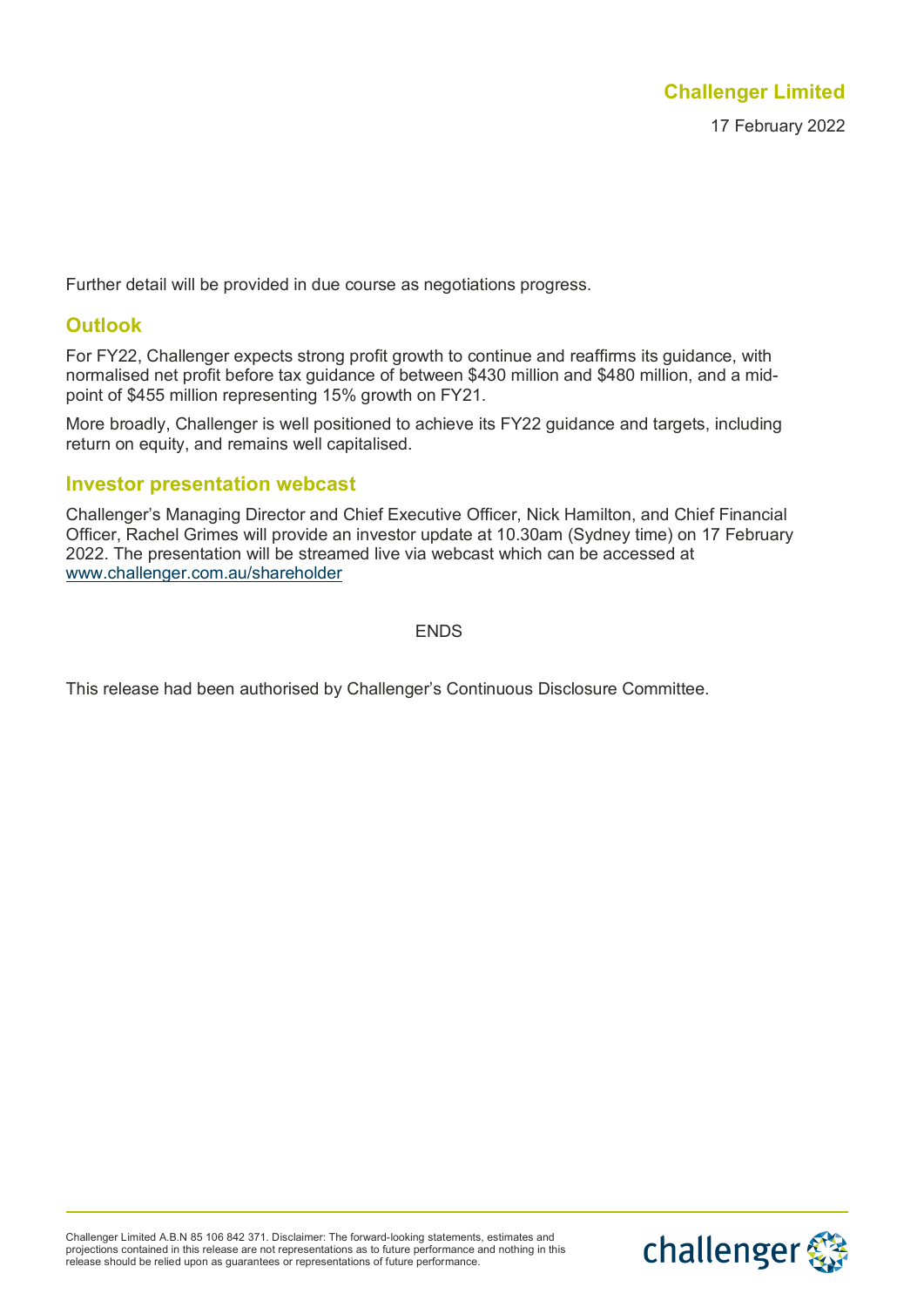# **Challenger Limited**

17 February 2022

## **Key metrics**

|                                                                               | 1H22  | <b>1H21</b> | <b>Change</b> |
|-------------------------------------------------------------------------------|-------|-------------|---------------|
| Normalised NPBT (\$m)                                                         | 238   | 196         | 21%           |
| Normalised NPAT (\$m)                                                         | 166   | 137         | 21%           |
| Statutory NPAT (\$m)                                                          | 282   | 223         | 27%           |
| Normalised EPS (cps)                                                          | 24.5  | 20.4        | 20%           |
| Statutory EPS (cps)                                                           | 41.8  | 33.2        | 26%           |
| Normalised ROE pre-tax (%)                                                    | 12.1  | 11.5        | 60 bps        |
| Interim dividend (cps)                                                        | 11.5  | 9.5         | 21%           |
| Total Group AUM (\$bn)                                                        | 114.9 | 96.1        | 20%           |
| Total Life sales (\$bn)                                                       | 4.9   | 3.4         | 44%           |
| Annuity sales (\$bn)                                                          | 2.5   | 2.2         | 15%           |
| Life net book growth $(\%)$                                                   | 8.4   | 4.7         | 370 bps       |
| Funds Management net flows (\$bn)                                             | 0.9   | 6.4         | (86%)         |
| Group excess regulatory capital over Minimum<br>Regulatory Requirement (\$bn) | 2.0   |             | n.a           |

<span id="page-5-1"></span><sup>2</sup> Reinsurance across both Australian and US dollar annuities, of at least ¥50 billion (A\$600m based on the exchange rate as at 30 June 2021) per year for a minimum of five years, commencing 1 July 2019.

- <span id="page-5-2"></span><sup>3</sup> Book growth percentage represents net flows for the period divided by opening book value for the financial year.
- <span id="page-5-3"></span><sup>4</sup> Consolidated FUM for Australian Fund Managers – Rainmaker Roundup, September 2021.



<span id="page-5-0"></span>All growth rates compare the half year ended 31 December 2021 against the half year ended 31 December 2020 unless otherwise stated.

<sup>1</sup> The normalised profit figures are non-statutory amounts and in Challenger's view better reflect the underlying operating performance of the business. The normalised profit figures exclude investment experience and significant items. Investment experience includes both assets and policy liability experience and net new business strain. Asset and liability experience is calculated as the difference between actual investment gains/losses (both realised and unrealised) and normalised capital growth in relation to assets, plus any economic and actuarial assumption changes in relation to policy liabilities for the period. New business strain results from using the risk-free rate plus an illiquidity premium to value term and lifetime annuities. New business strain is a non-cash item and subsequently reverses over the future period of the contract. The normalised profit also excludes any significant items which represent non-recurring income and expense items for the period. The normalised profit framework and reconciliation to statutory profit have been discussed in Section 8 of the Operating and Financial Review in the 2022 Interim Report. The normalised profit is not audited but is subject to a review performed by Ernst & Young.